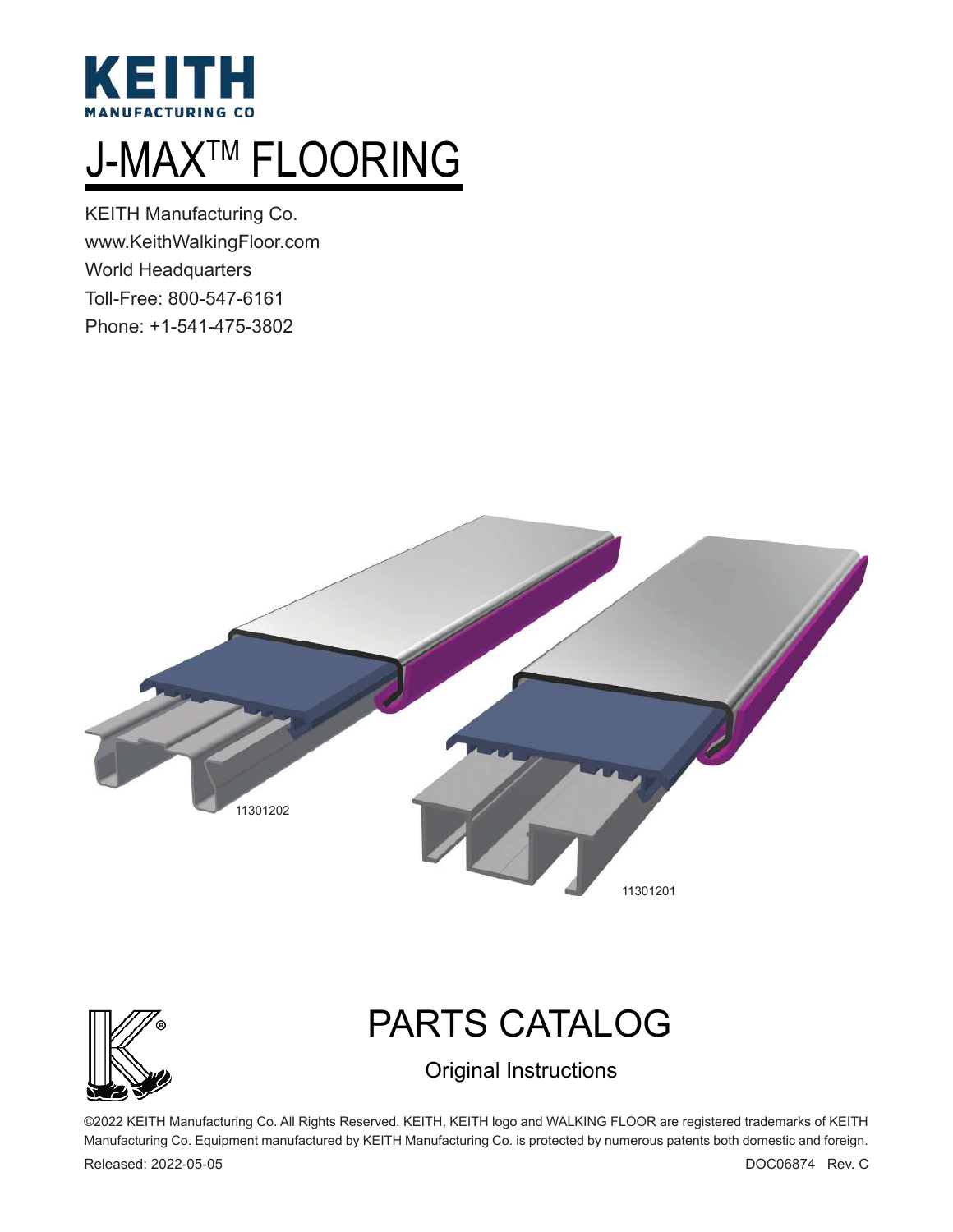## **Table of Contents**

| Contact Information - KEITH Manufacturing Co. |  |
|-----------------------------------------------|--|
| Service Information                           |  |
| Tools                                         |  |
| <b>Pre-Order Information Required</b>         |  |
| <b>Inside Length of Trailer</b><br>1.1        |  |
| 1.2 Location of Drive in Trailer              |  |
| 1.3 Determine Quantity of Floor Slats         |  |
| <b>J-Max Flooring Slat Chart</b>              |  |
| J-Max Floor Slat Assembly Details             |  |
| J-Max Floor Slat Assemblies                   |  |
| <b>J-Max Flooring Components</b>              |  |
| J-Max Sub-Deck Alignment Jigs                 |  |
| <b>Bolt Torque Chart</b>                      |  |
|                                               |  |

# **Contact Information - KEITH Manufacturing Co.**

#### **World Headquarters - USA**

401 NW Adler St. P.O. Box 1 Madras, OR 97741 Toll-Free: 800-547-6161 Phone: +1-541-475-3802 Email: Sales@KeithWalkingFloor.com Email: TechDept@KeithWalkingFloor.com

#### **KEITH WALKING FLOOR India Private Limited**

Paragon 4B - 26 Phoenix Marketcity LBS Marg, Kurla, Mumbai, Maharashtra 400070 Tel: +91-44-48526805 Email: Solutions@KeithWalkingFloor.in

#### **Canada**

Brantford, ON Phone: +1-519-756-9178 Email: CanadaSales@KeithWalkingFloor.com

### **México**

Guadalajara, Jal. Phone: +52-333-616-5079 Email: KMC\_Mexico@KeithWalkingFloor.com

#### **Australia**

Waverley Gardens, VIC Phone: +61-3-9562-2190 Email: AUSales@KeithWalkingFloor.com

#### **Europe**

Barneveld, The Netherlands Phone: +31-342-422007 Email: EuroSales@KeithWalkingFloor.com

*Not all parts or services available in all regions. Contact your regional office for information on available parts and services.*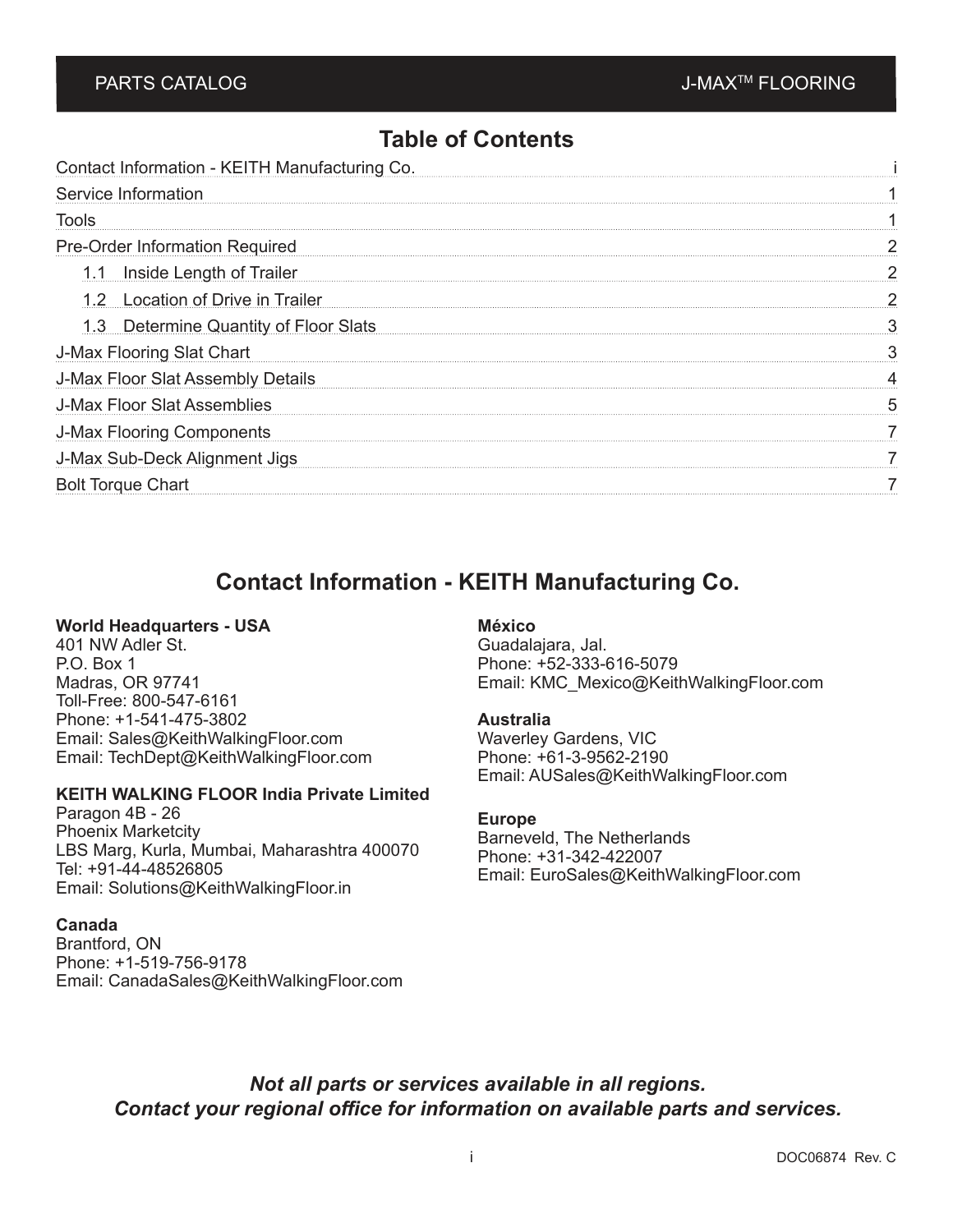# **Service Information**



*NOTE: When welding, ground specifically to what you are welding on, otherwise it can short across component assemblies damaging seals and gaskets.*

KEITH Mfg. fabricates many standard drive systems, included in this parts catalog, and also fabricates custom drive systems, too numerous to include, therefore KEITH requires the following information from your drive system to ensure we provide you with most accurate information. Please have the following information readily available before contacting KEITH for support:

- Model Number (Located on the Serial Plate of the drive unit)
- Serial Number (Located on the Serial Plate on the drive unit)
- Quantity & length of floor slats
- Vehicle make and unit installer

## **Tools**

Floor Slat Driver #11310701 for snapping down slats with bearings.



J-Seal Seating Tool #10798101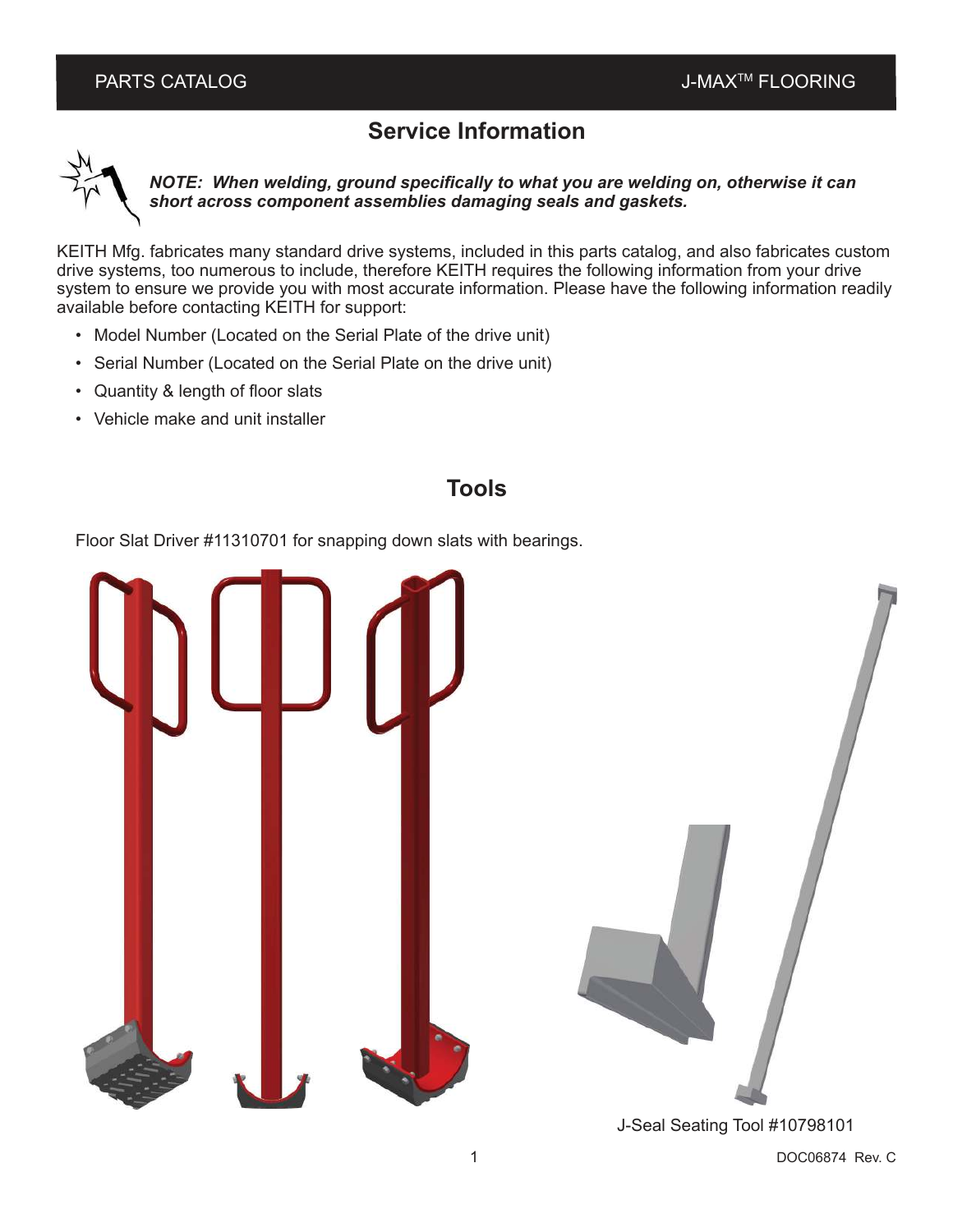**Dimensions for drives with an 8 inch [203 mm] stroke length**

**Dimensions for drives with an 10 inch [254 mm] stroke length**

# **Pre-Order Information Required**

1.1 Inside Length of Trailer

Calculate for slat length as shown. (See Figure 1)



<sup>1.2</sup> Location of Drive in Trailer

1. Determines Floor Slat Bolt Hole Location:

Because the slat material is high strength steel, KEITH Manufacturing Co. pre-drills and countersinks the floor bolt holes in J-MAX slats to facilitate installation. The cross-drive shoes on a J-MAX drive unit are all long shoes so that all of the slats have the same hole pattern. (See Figure 1)

- 2. Determines Lengths of Sub-Deck (See Figure 1)
- 3. Determines Lengths of Bearings (See Figure 1)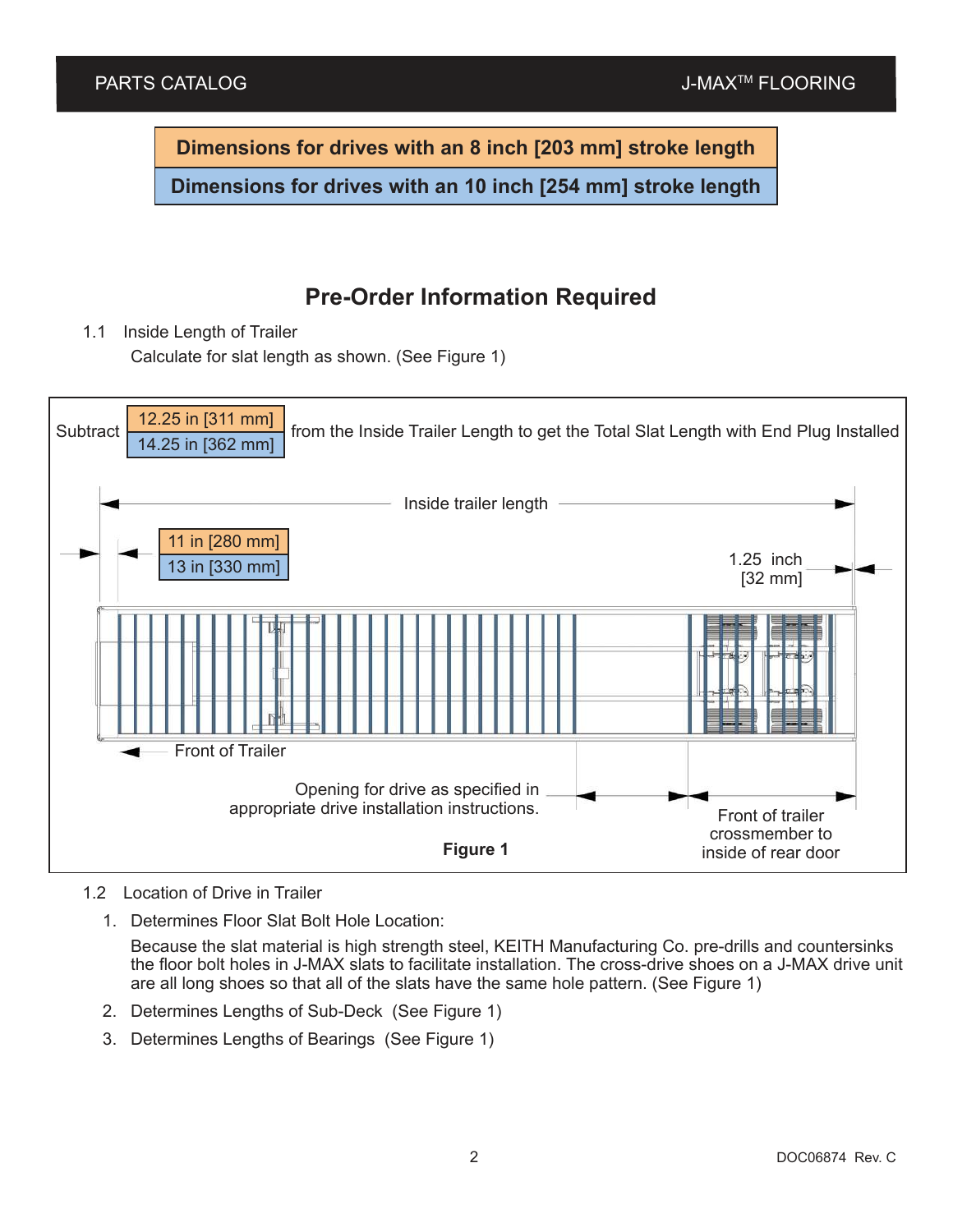- 1.3 Determine Quantity of Floor Slats
	- 1. Use the formula below to determine the quantity of floor slats needed and the width of the side seals required. (See Figure 4)



**('A' - 'B') / 2 = 'C'**

|          | <b>J-Max Flooring Slat Chart</b>        |                                        |                                        |                                                 |  |
|----------|-----------------------------------------|----------------------------------------|----------------------------------------|-------------------------------------------------|--|
|          | $A = Distance$<br><b>Across Trailer</b> | $N =$ Number of<br><b>Moving Slats</b> | $B = (N * 4.3125$ inch)<br>+ .175 inch | $C^*2$ = Combined<br><b>Width of Side Seals</b> |  |
|          |                                         | 15                                     | 64.86 inch [1647.5 mm]                 |                                                 |  |
|          |                                         | 16                                     | 69.18 inch [1757.0 mm]                 |                                                 |  |
|          |                                         | 17                                     | 73.49 inch [1866.6 mm]                 |                                                 |  |
|          |                                         | 18                                     | 77.80 inch [1976.1 mm]                 |                                                 |  |
|          |                                         | 19                                     | 82.11 inch [2085.7 mm]                 |                                                 |  |
|          |                                         | 20                                     | 86.43 inch [2195.2 mm]                 |                                                 |  |
|          |                                         | standard 21                            | 90.74 inch [2304.7 mm]                 |                                                 |  |
|          |                                         | 22                                     | 95.05 inch [2414.3 mm]                 |                                                 |  |
| Examples | 96.74 inches                            | 21                                     | 90.74 inches                           | <b>6</b> inches                                 |  |
|          | 2438.7 mm                               | 21                                     | 2304.7 mm                              | $134$ mm                                        |  |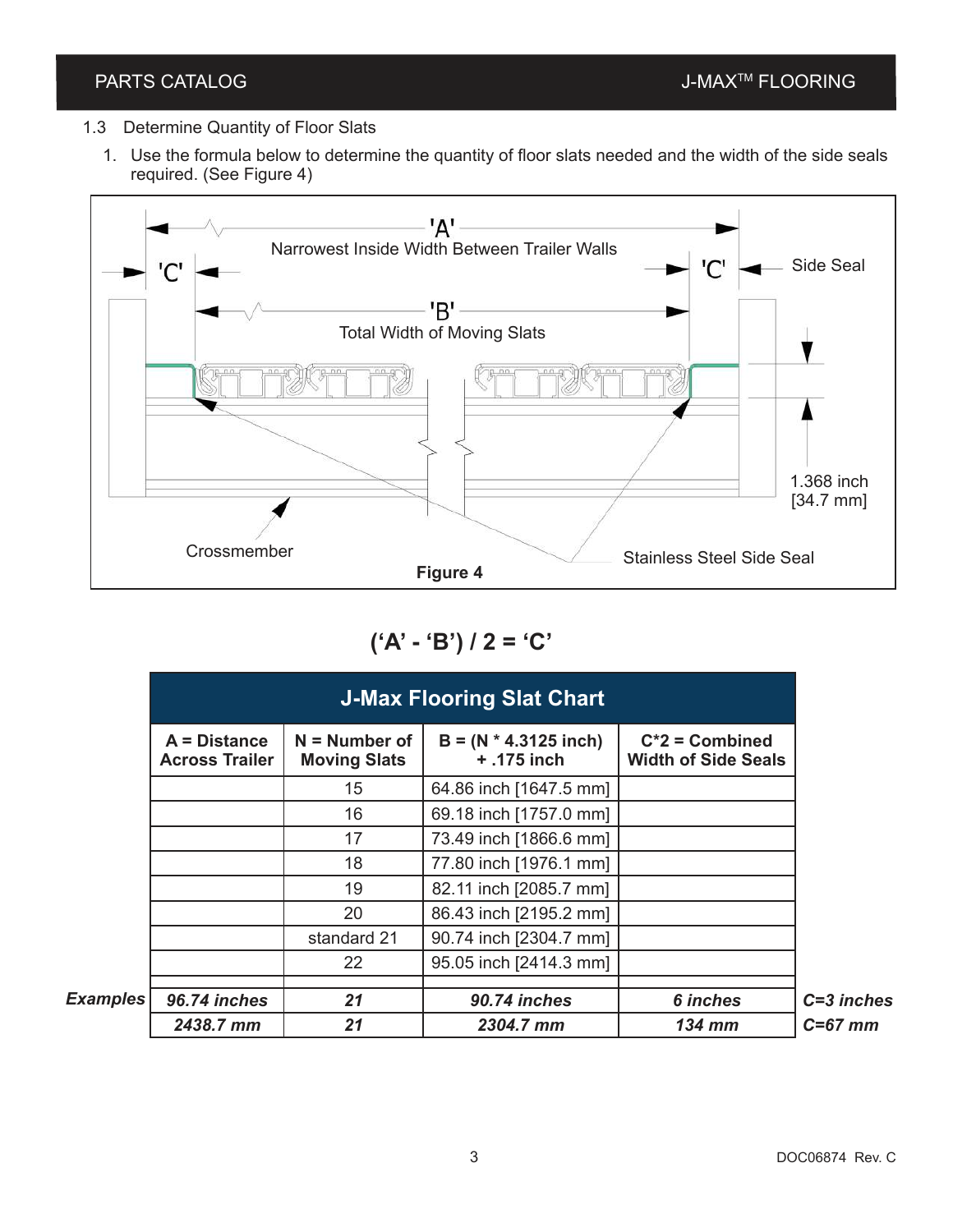# **J-Max Floor Slat Assembly Details**

J-MAX slat assembly as supplied by KEITH Manufacturing Co.



As Shipped: Assembled with J-Seal & End Plug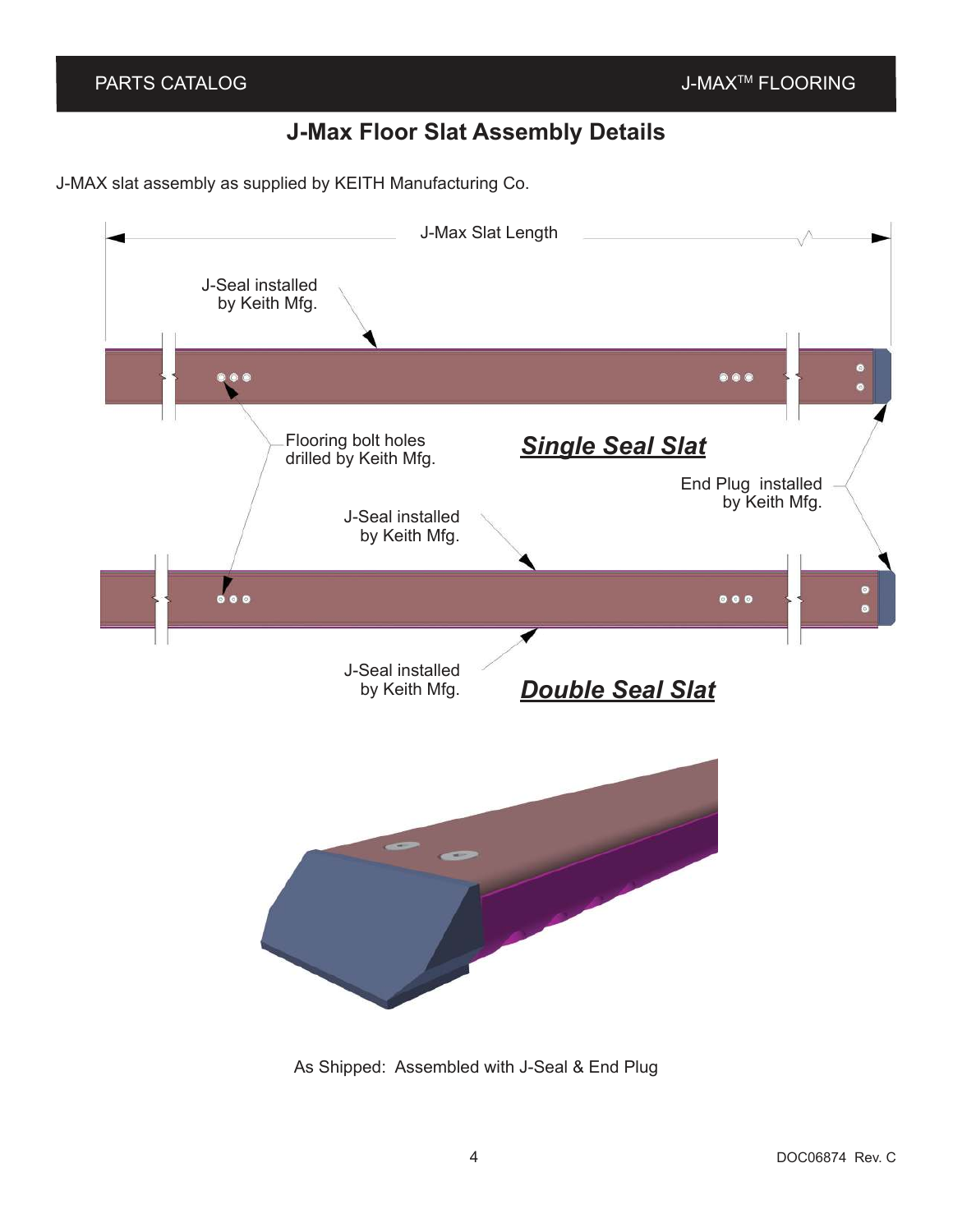# PARTS CATALOG and the state of the state of the state of the state of the state of the state of the state of the state of the state of the state of the state of the state of the state of the state of the state of the stat 5 3趣味 4 1 6 7 **Single Seal Slat Assembly** 2 8 3/16 in x .35 in [5 mm x 9 mm]

**Double Seal Slat Assembly**

# **J-Max Floor Slat Assemblies**

 $\frac{1}{2}$ 

| ID#            | Qty            | <b>Single Seal</b><br>Slat Part # | <b>Double Seal</b><br>Slat Part # | <b>DESCRIPTION</b>                                                              |                 |
|----------------|----------------|-----------------------------------|-----------------------------------|---------------------------------------------------------------------------------|-----------------|
|                | 1              | 2921                              | 2921                              | Floor Slat - 3 mm High Strength Steel (standard)                                |                 |
|                | 1              | 2984                              | 2984                              | Floor Slat - 3 mm Stainless Steel                                               |                 |
| 2              |                | $(1)$ 2914                        | $(2)$ 2914                        | J-Seal                                                                          |                 |
| 2              |                | $(1)$ 2972                        | $(2)$ 2972                        | J-Seal - High Temperature                                                       |                 |
| $\mathbf{3}$   | $\blacksquare$ | 10693604                          | 10693604                          | <b>End Plug Assembly (includes items 4-6)</b>                                   |                 |
| $\overline{4}$ | 1              | 10693603                          | 10693603                          | End Plug                                                                        |                 |
| 5              | 2              | 87701590                          | 87701590                          | Bolts 8mm-1.25x25mm Zinc                                                        |                 |
| 6              | $\overline{2}$ | 86627505                          | 86627505                          | T-Nuts M8x9.5x22mm                                                              |                 |
| 7              |                | 86550550<br>(4)                   |                                   | (8) 86550550 Flat Washer #10 Zinc (.5 inch OD .046 inch thick)                  |                 |
| 8              |                | 86525573<br>(4)                   |                                   | (8) 86525573 Rivet SS Blind Flush Head 3/16 inch x (.125 inch - .331) inch Grip |                 |
|                |                |                                   |                                   | 5                                                                               | DOC06874 Rev. C |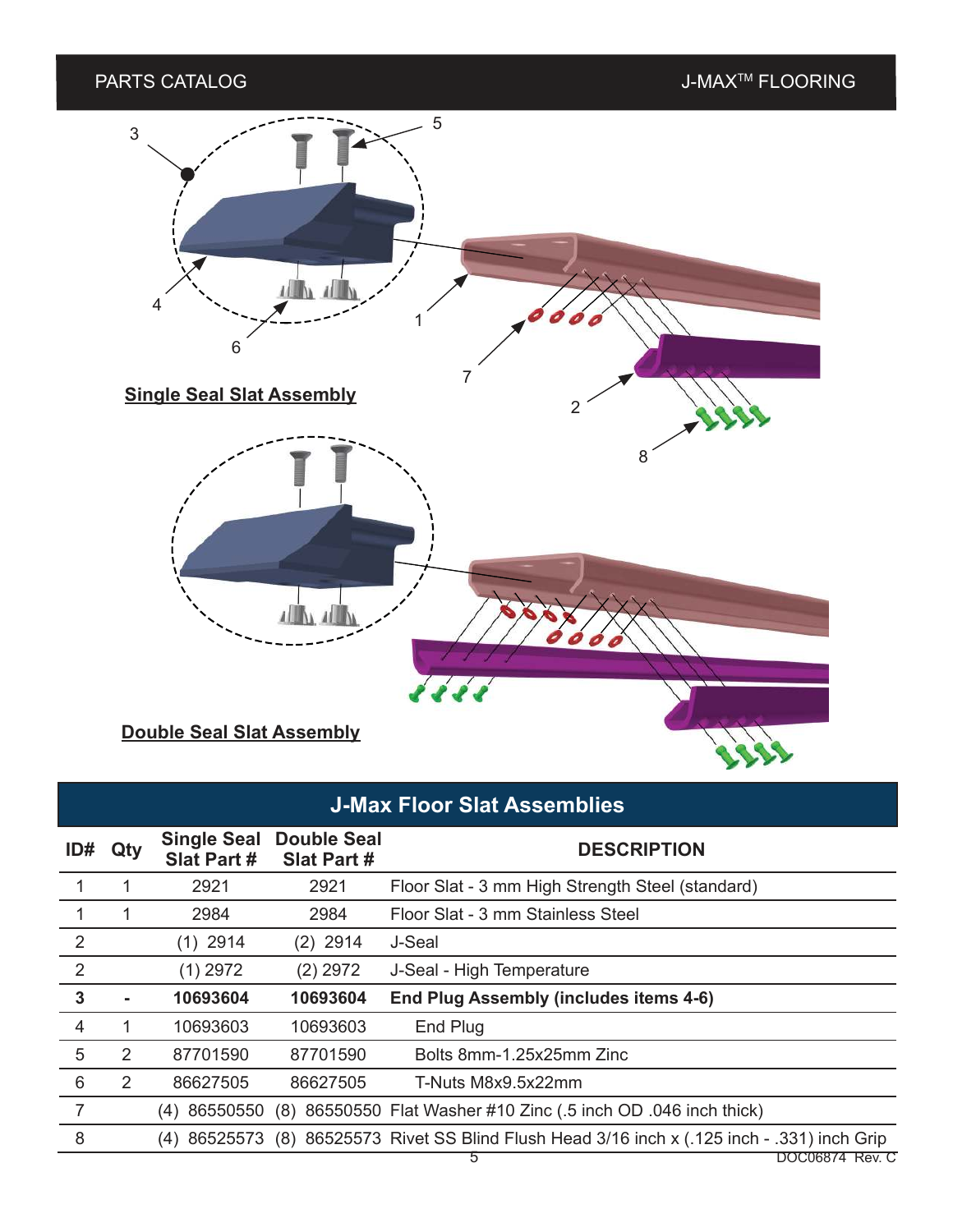### PARTS CATALOG and the state of the state of the state of the state of the state of the state of the state of the state of the state of the state of the state of the state of the state of the state of the state of the stat